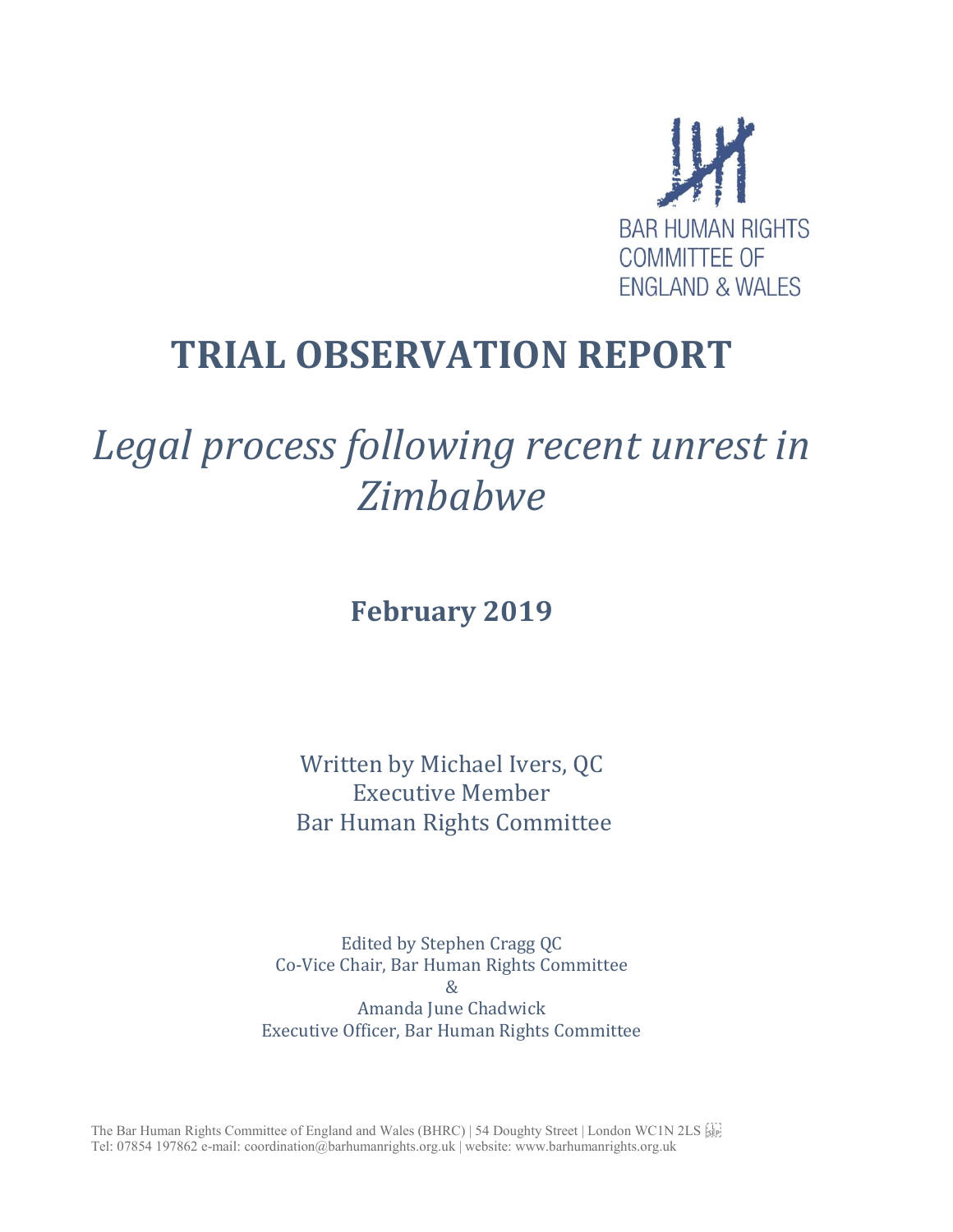Bar Human Rights Committee of England and Wales

Doughty Street Chambers 53-54 Doughty Street London WC1N 2LS England

www.barhumanrights.org.uk

Produced by BHRC

Copyright 2019©

BHRC Zimbabwe Protests Trial Observation Report 2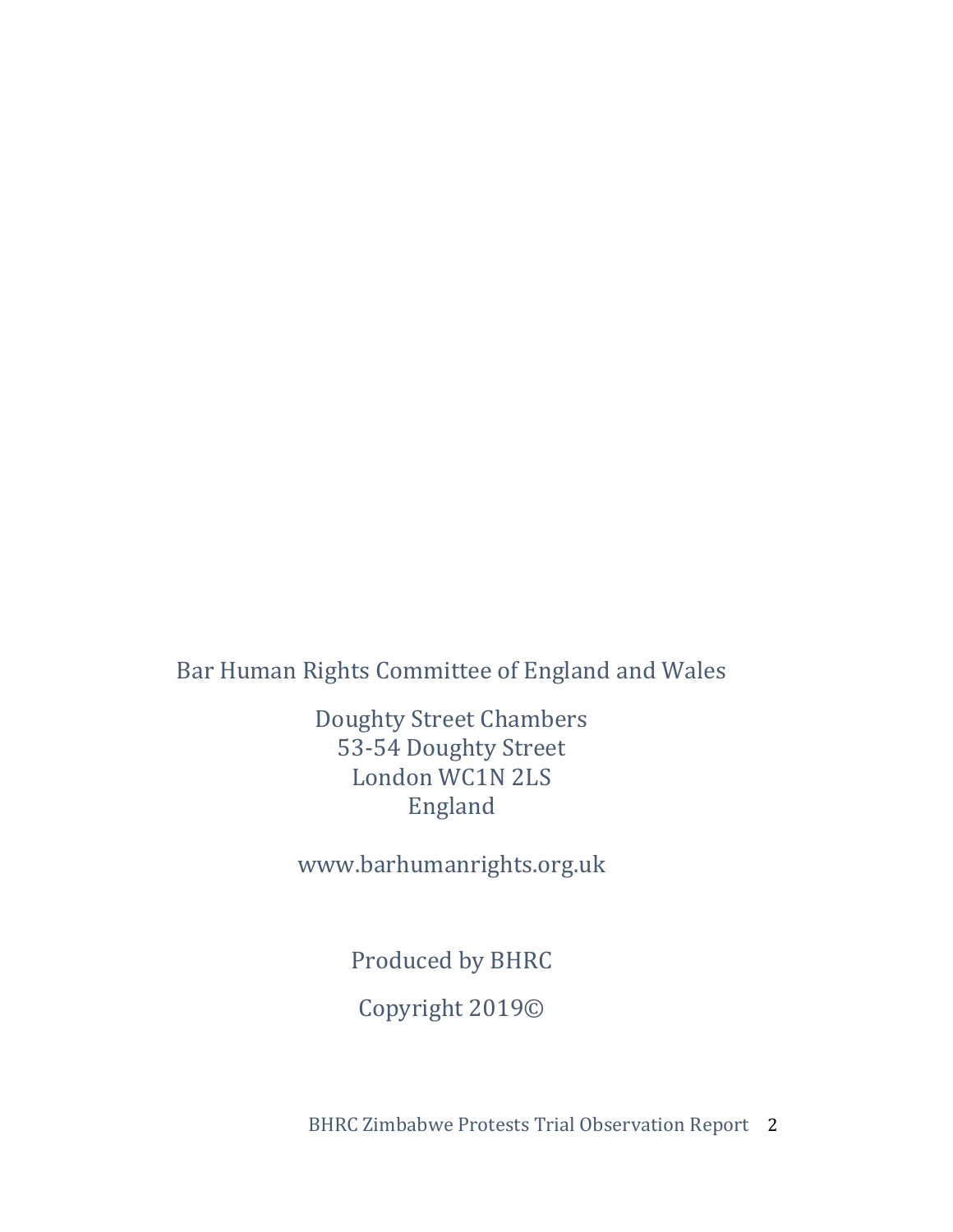## **Table of Contents**

| Compliance of the proceedings with domestic and international fair trial standards 9 |  |
|--------------------------------------------------------------------------------------|--|
|                                                                                      |  |
| B. Right to Legal Representation and Adequate Time to Prepare a Defense  13          |  |
|                                                                                      |  |
|                                                                                      |  |
|                                                                                      |  |
|                                                                                      |  |
|                                                                                      |  |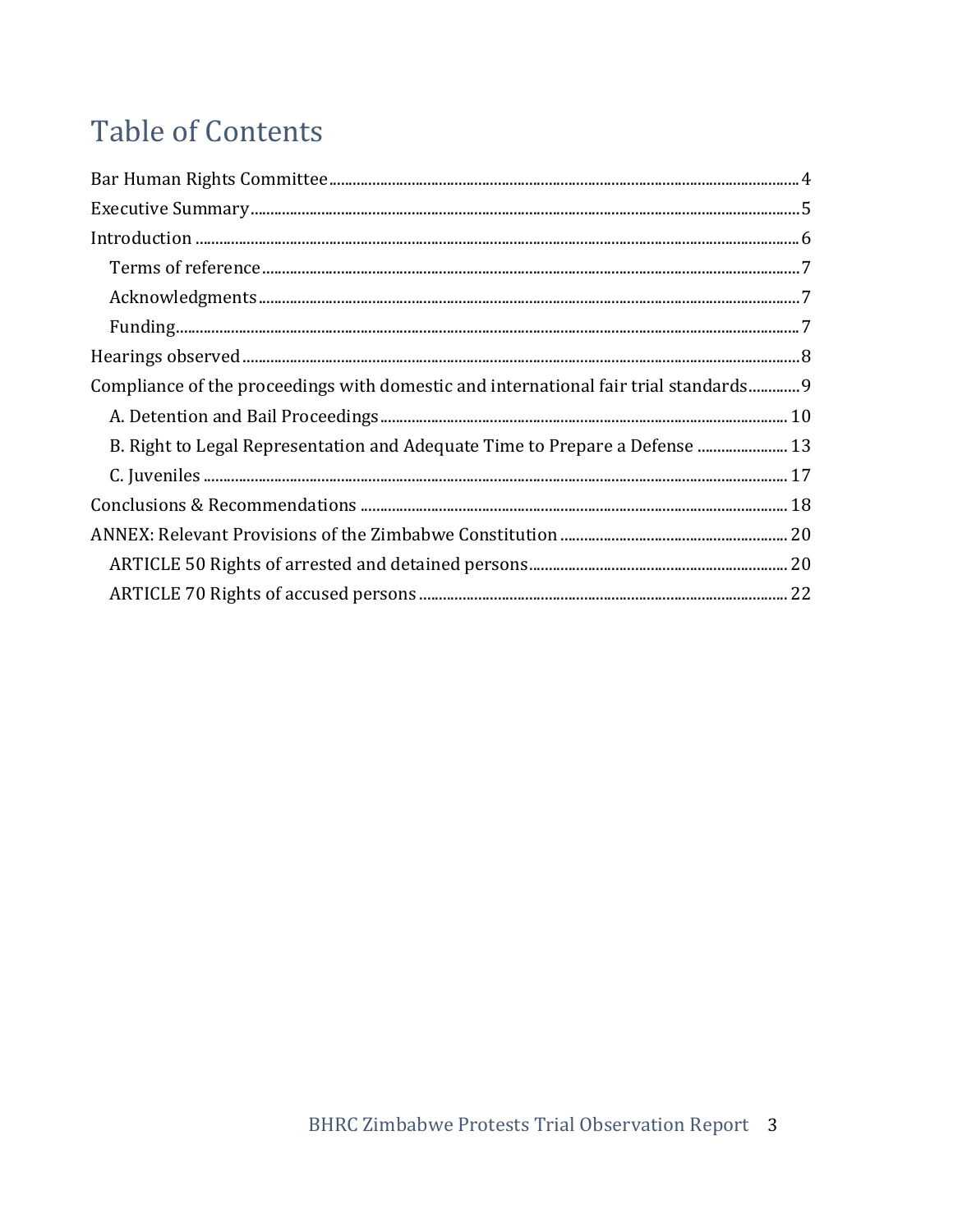# <span id="page-3-0"></span>Bar Human Rights Committee

The Bar Human Rights Committee ("BHRC") is the international human rights arm of the Bar of England and Wales. It is an independent body, distinct from the Bar Council of England and Wales, dedicated to promoting principles of justice and respect for fundamental human rights through the rule of law. It has a membership of nearly five hundred lawyers, comprised of barristers practicing at the Bar of England and Wales, legal academics and law students. BHRC's fifteen Executive Committee members and general members offer their services *pro bono,* alongside their independent legal practices, teaching commitments and/or legal studies. BHRC also employs a full-time executive officer.

BHRC aims to:

- uphold the rule of law and internationally recognised human rights norms and standards;
- support and protect practicing lawyers, judges and human rights defenders who are threatened or oppressed in their work;
- further interest in and knowledge of human rights and the laws relating to human rights, both within and outside the legal profession;
- support and co-operate with other organisations and individuals working for the promotion and protection of human rights; and
- advise the Bar Council of England and Wales in connection with international human rights issues.

As part of its mandate, BHRC undertakes legal observation missions to monitor proceedings where there are concerns as to the proper functioning of due process and fair trial rights. The remit of BHRC extends to all countries of the world, apart from its own jurisdiction of England and Wales. This reflects the Committee's need to maintain its role as an independent but legally qualified observer and critic.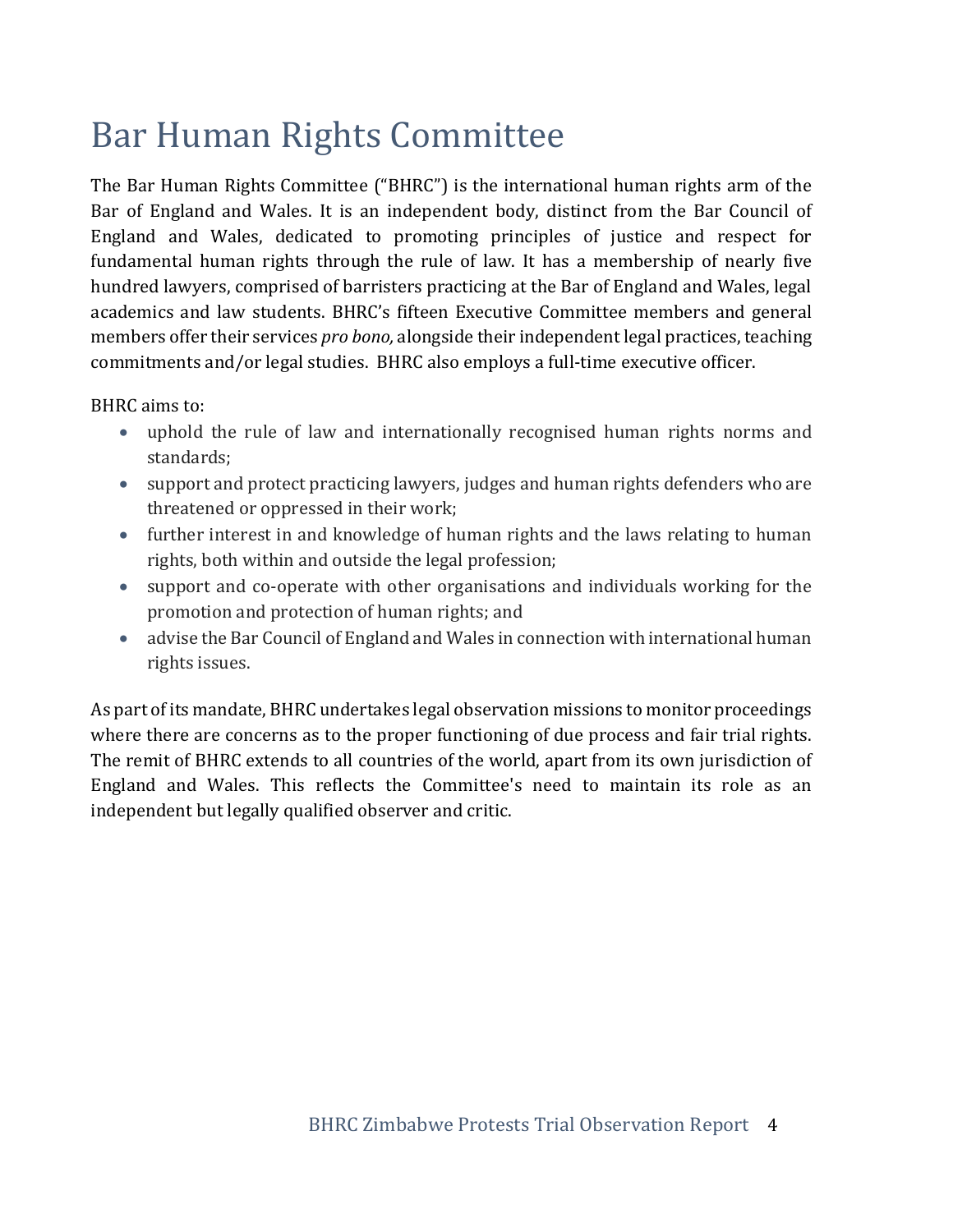## <span id="page-4-0"></span>Executive Summary

Michael Ivers QC, an executive officer of the Bar Human Rights Committee of England and Wales (BHRC), observed proceedings at two Magistrates Courts in and around Harare (Rotten Row in the Centre and Mbare in the South) between the 30 January and the 1 February 2019.

These observations followed unrest during anti- government protests between 14 and 17 January 2019, where acts of violence against property and persons were reported to have been perpetrated in several places in Zimbabwe. Over 1,000 people were arrested by both the police and, it would seem, the army. Many organisations spoke of some excessive force being used by the security forces in dispersal and arrests. There were some reported killings, some reports of rape and a large number of people were injured, including individuals with bullet wounds.

As well as observing at the trials of some of those arrested, Mr Ivers QC spoke to a number of those involved in different roles in the Criminal Justice System and coordinated with two representatives from the American Bar Association (ABA) conducting their own observations.

In the earlier period based upon numerous sources, BHRC learned:

- Over 1,000 people were arrested in total.
- A significant number of these in 'dragnet' operations.
- There was a wholesale refusal of bail for those arrested in the initial period.
- There was deeply worrying fast-tracking of trials with little time for defence preparation.

As to the ongoing proceedings, based on Mr Ivers QC's own observations, BHRC noted:

- A lack of information about charges and evidence and inadequate disclosure.
- Many large multi-handed cases -in some cases with over 50 defendants raising significant practical difficulties in achieving a fair trial.
- Haphazard and dangerous dock identifications which, if accepted, would lead to unfairess.
- Children tried together with adults in some cases.

BHRC calls on the Zimbabwe government and judicial system to ensure that international fair trial rights are met for those arrested. BHRC also requests that the High Court urgently review the procedurally problematic convictions which have already taken place and thereby positively influence many of the ongoing cases where systemic problems, at the outset, are continuing to have an effect on the fairness of the proceedings.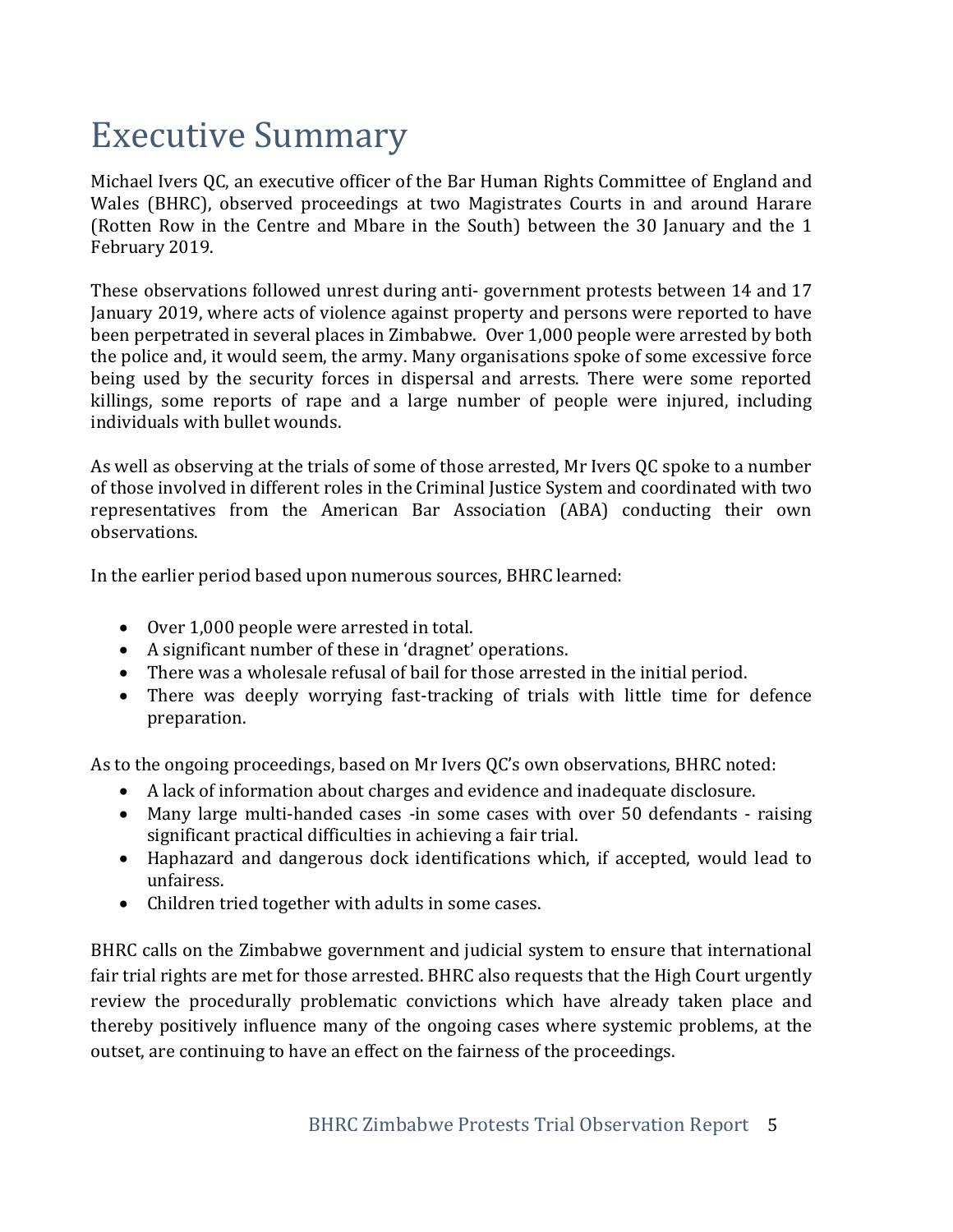# <span id="page-5-0"></span>Introduction

l

- 1. From 14-17 January 2019, there was widespread unrest in Zimbabwe following a hike (of 300%) in fuel prices, where acts of violence against property and persons were reported to have been perpetrated in several places , mainly in Harare and Bulawayo. Many local sources described this unrest as the worst since 2008. BHRC issued a public statement on 22 January 2019, raising concern over the government's response to the protest and reminding Zimbabwe of its obligations to fair trial rights, freedom of expression, right to life and prohibition of torture under its own constitution and its international treaty obligations, particularly as it concerns children. 1
- 2. Over 1,000 people were arrested by both the police and, it would seem, the army. Many organisations spoke of excessive force being used by the security forces in dispersal and arrests. There were reported killings, reports of rape and a large number of people were injured, including individuals with bullet wounds.
- 3. Numerous sources reported that people appear to have been arrested initially for both theft and public order offences. However, a significant number of those arrested were in apparently dragnet operations in sweeps of nearby streets and homes where people were rounded up. Particular emphasis was placed on the arrests of any unemployed males in the area on the basis that they were likely to have been involved in the unrest, or close to persons who were involved.
- 4. The majority of the theft and public order matters were to be dealt with in the magistrates' courts. However, a few individuals alleged to have orchestrated the unrest were charged with more serious offences that could only be dealt with in the High Court.
- 5. BHRC observed trials at two magistrates' courts in and around Harare (Rotten Row in the Centre and Mbare in the South) between the 30 January and the 1 February 2019. As well as observing at the trials of some of those arrested, BHRC also spoke to a number of those involved in different roles in the criminal justice system both on and off the record.

<sup>1</sup> See http://www.barhumanrights.org.uk/bhrc-calls-for-zimbabwe-to-cease-state-violence-and-protect-therights-of-children-amid-concern-for-fair-trials-and-freedom-of-expression/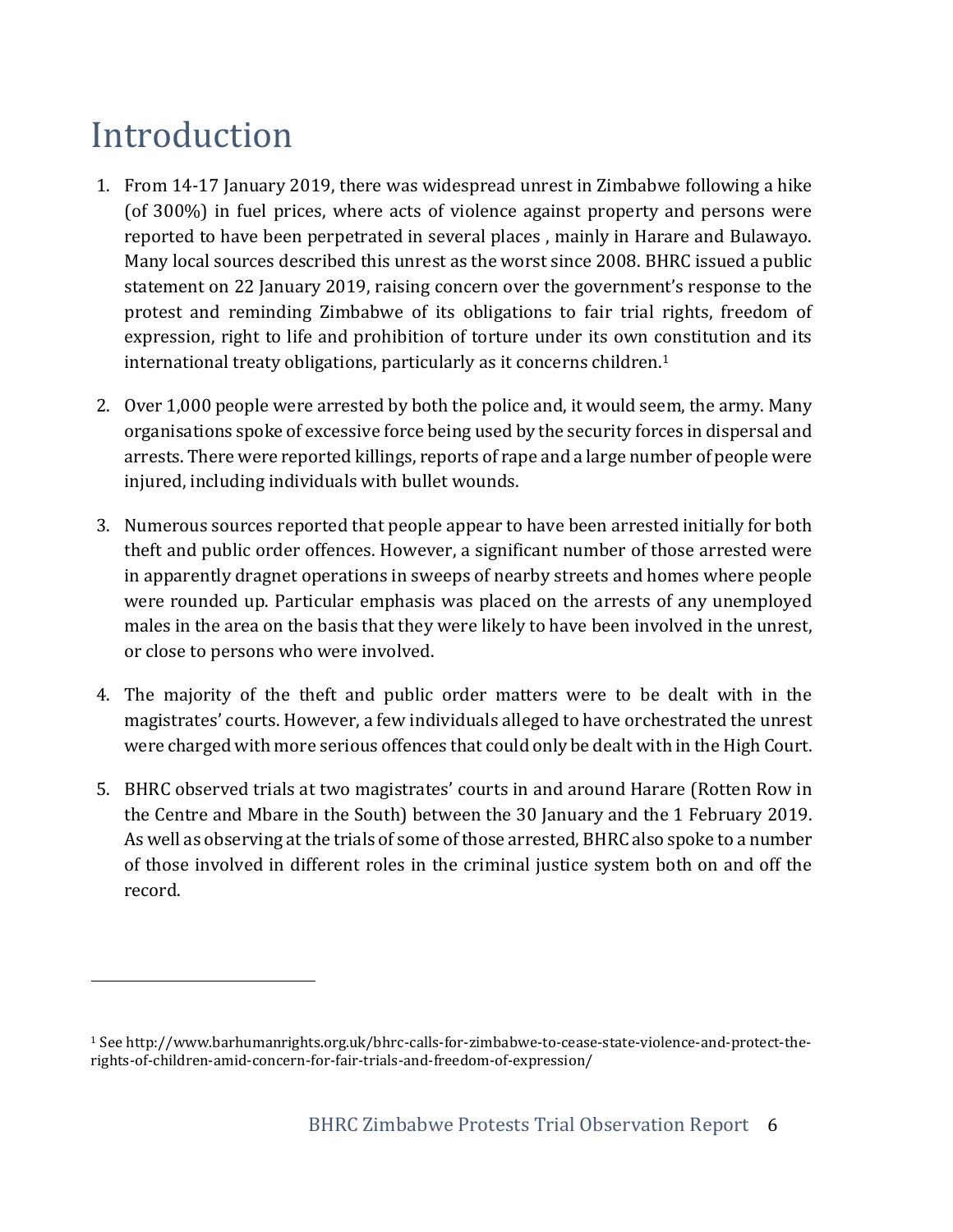## <span id="page-6-0"></span>**Terms of reference**

6. The mission was undertaken to assess and report on compliance of the Zimbabwe magistrates' courts with domestic and international fair trial standards. Particular concerns related to pre-trial detention and denial of bail, the right to legal representation and to prepare an adequate defence, and the rights of juveniles in criminal proceedings codified within the Zimbabwe Constitution as well as the International Covenant of Civil and Political Rights and the African Charter of Human and People's Rights

## <span id="page-6-1"></span>**Acknowledgments**

7. The mission was assisted by the American Bar Association (ABA), who conducted their own observations concurrently with other observers. Prior to Mr Ivers QC's arrival, two delegates from ABA, Oliver Windridge and Mary Pais De Silva, obtained authorisation to enter courts to view trials. Whilst the criminal justice system is open to the public in any event, this helped facilitate visits. BHRC and the ABA exchanged notes of the meetings they attended together and co-operated where possible to obtain the maximum amount of information. BHRC is grateful for the assistance given.

### <span id="page-6-2"></span>**Funding**

8. Expenses for the mission were funded from BHRC trial observation funds, provided by the Bar Council of England and Wales, and accommodations were provided by the American Bar Association. BHRC, however, conducted the trial observations and wrote this report on a *pro bono* basis.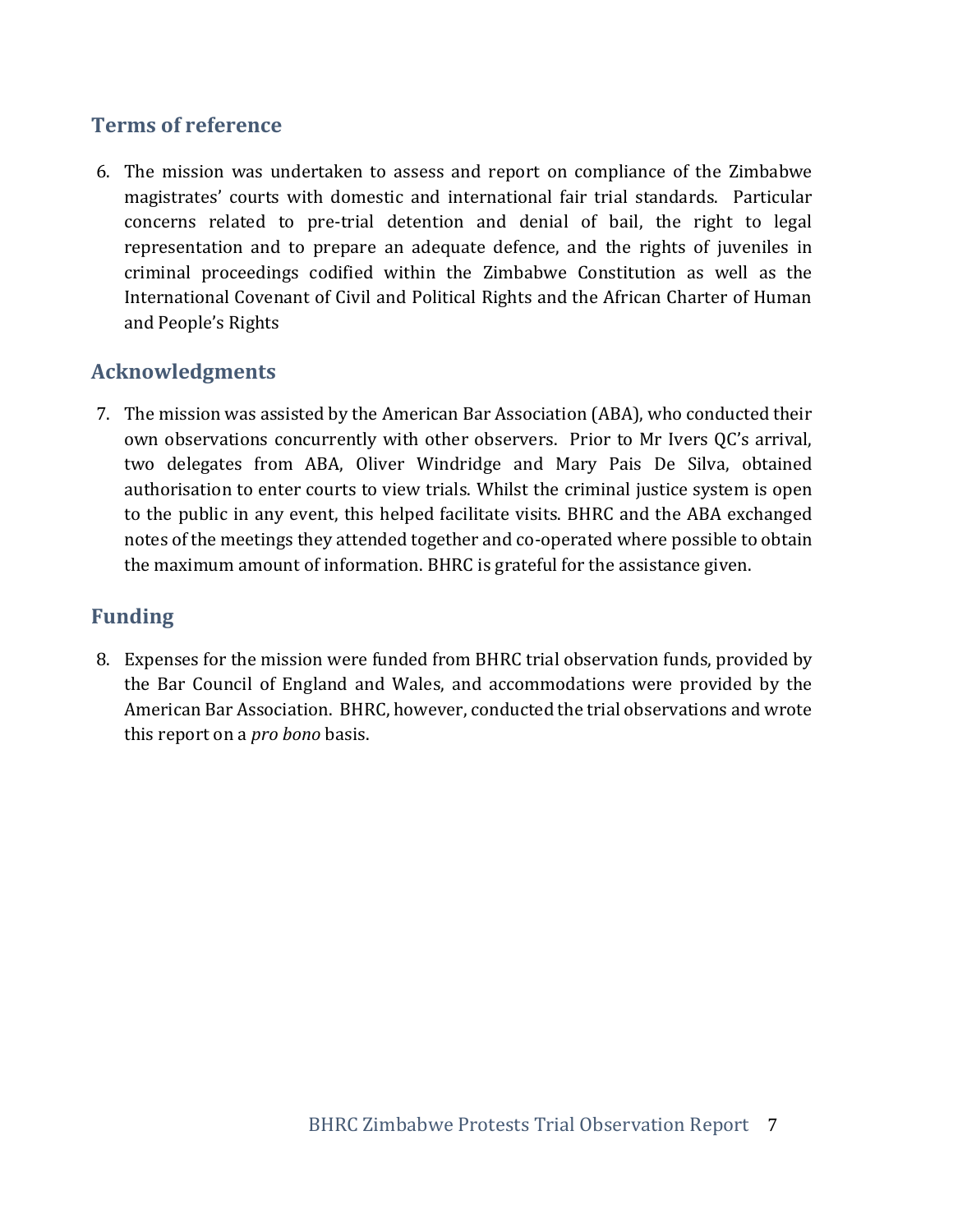# <span id="page-7-0"></span>Hearings observed

- 9. BHRC observed trials at two magistrates' courts in and around Harare (Rotten Row in the centre and Mbare in the South) between the 30 January and the 1 February 2019. This included one large multi-handed case (originally with 61 defendant) involving an alleged attack on a police station; a case involving an alleged physical attack on a Zanu PF politician during public disorder; another multi-handed case (15 defendants) alleging looting and public disorder. The ABA delegates also shared information by the two ABA delegates concerning a bail proceeding in the High court and two other public disorder trials.
- 10. BHRC spoke to a number of those involved in different roles in the criminal justice system both on and off the record. Together with the ABA delegates and representatives of the International Commission of Jurists (ICJ) , BHRC also met with diplomats from a large number of European Union (EU) countries at a meeting at the EU mission as well as a meeting with an experienced British diplomat at the UK Embassy.
- 11. These meetings assisted in obtaining an overview of the current situation in Zimbabwe and the unrest that had taken place, with an assessment of its causes and how it had developed. Some of the diplomats had themselves attended proceedings, although at the High Court, rather than at the magistrates' courts and were able to give their perspectives.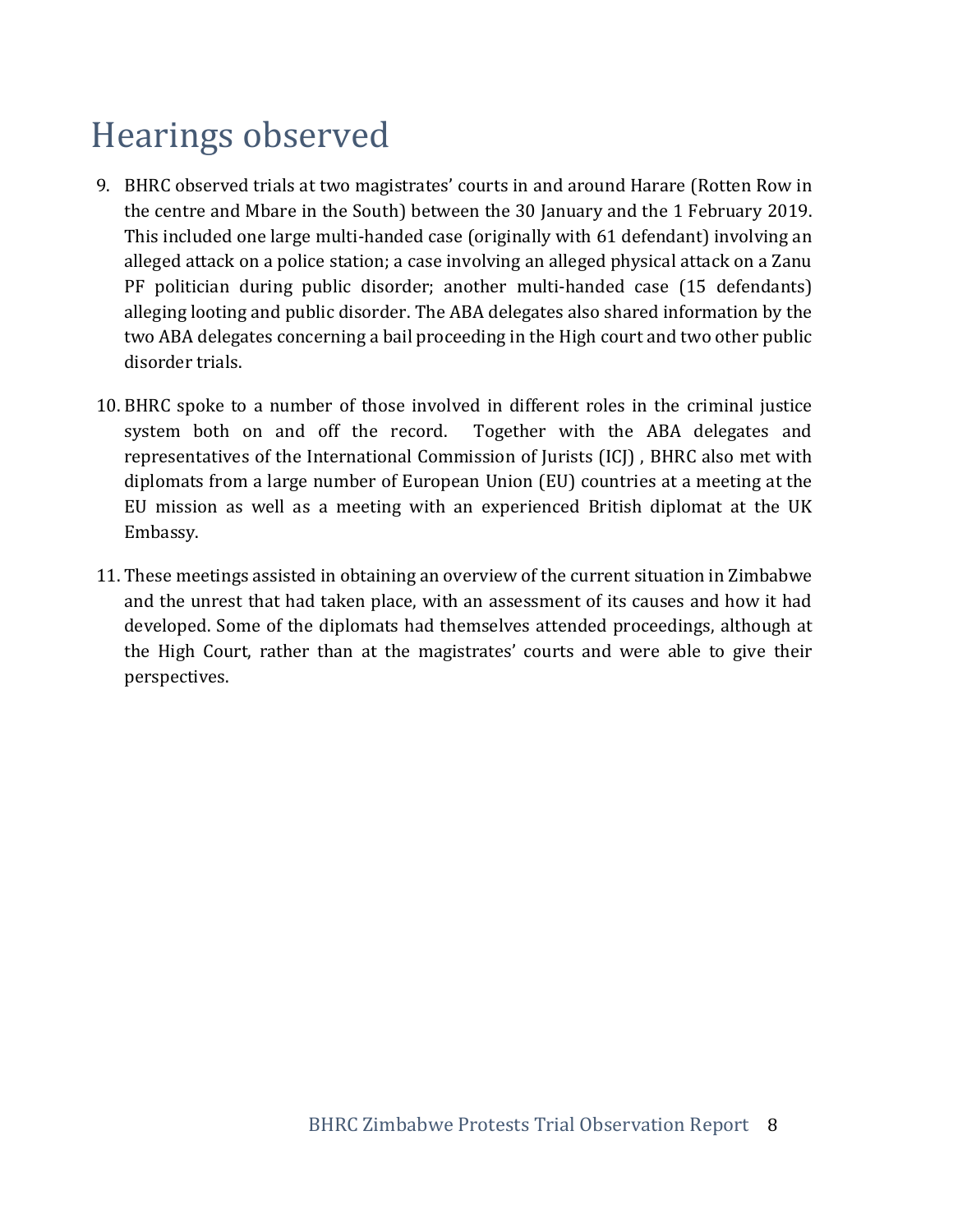## <span id="page-8-0"></span>Compliance of the proceedings with domestic and international fair trial standards

- 12. Zimbabwe ratified the International Covenant on Civil and Political Rights (ICCPR) in 1991<sup>2</sup> and the African Charter on Human and Peoples' Rights (African Charter) in 1986.<sup>3</sup> The later charter issued guidance in 2003 on fair trials and the scope of legal representation.<sup>4</sup>
- 13. While under a period of power sharing in 2013 between the main parties; -Zanu PF, MDC-T and MDC-N - Zimbabwe passed its constitution<sup>5</sup> (Zimbabwe Constitution (2013)), after a referendum, albeit many Articles were not to take effect for 10 years. The following Chapter 4 rights took effect upon publication<sup>6</sup> and so are in effect; Article 50 deals with the rights of arrested and detained persons. Article 58 deals with freedom of assembly and association. Article 61 protects freedom of expression. Article 69 affords the right to a fair hearing and Article 70 protects the rights of accused persons. Additionally, Article 81 sets out the rights of children. The second schedule applies limitations on the various rights protected in times of 'Public Emergencies' however such an emergency must be declared and were it to be so a tribunal would need to be set up to review preventative detention.<sup>7</sup>

l

<sup>&</sup>lt;sup>2</sup>[https://tbinternet.ohchr.org/\\_layouts/TreatyBodyExternal/Treaty.aspx?CountryID=195&Lang=EN](https://tbinternet.ohchr.org/_layouts/TreatyBodyExternal/Treaty.aspx?CountryID=195&Lang=EN) <sup>3</sup><http://www.achpr.org/instruments/achpr/ratification/>

<sup>4</sup> [http://www.achpr.org/instruments/principles-guidelines-right-fair-trial/.](http://www.achpr.org/instruments/principles-guidelines-right-fair-trial/)

<sup>5</sup> [https://www.parlzim.gov.zw/.../k2/.../1290\\_da9279a81557040d47c3a2c27012f6e1](https://www.parlzim.gov.zw/.../k2/.../1290_da9279a81557040d47c3a2c27012f6e1)

<sup>6</sup> See Sixth Schedule Para 3(1)(b)

<sup>7</sup> See Second Schedule (Section 87) 3 (1)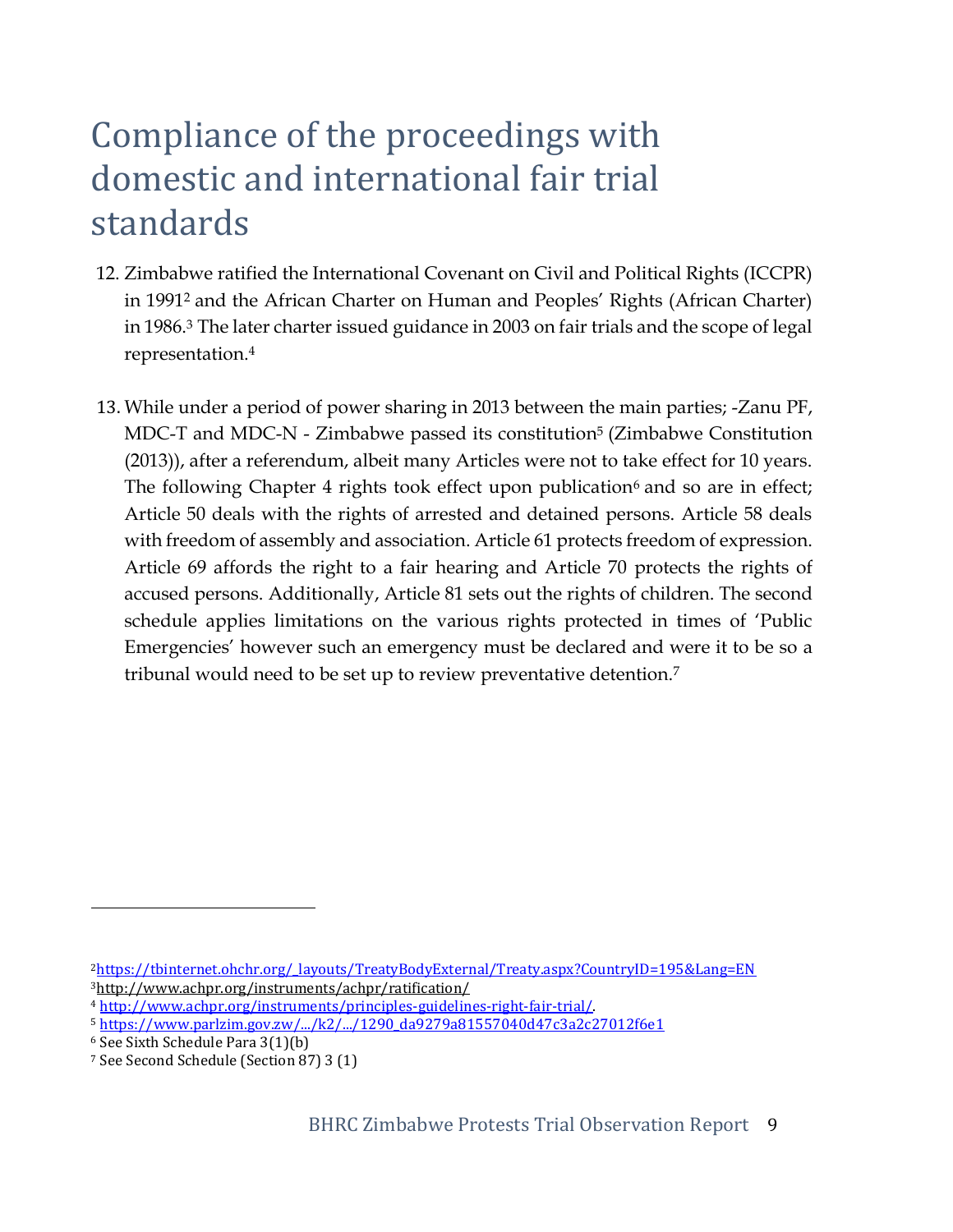### <span id="page-9-0"></span>**A**. **Detention and Bail Proceedings**

#### **Article 50(2)-(3) of Zimbabwe Constitution (2013):**

*(2) Any person who is arrested or detained-(a) for the purpose of bringing him or her before a court; or (b) for an alleged offence- and who is not released must be brought before a court as soon as possible and in any event not later than forty-eight hours after the arresttook place or the detention began, asthe case may be, whether or notthe period ends on a Saturday, Sunday or public holiday.*

*(3) Any person who is not brought to court within the forty-eight-hour period referred to in subsection (2) must be released immediately unless their detention has earlier been extended by a competent court.*

#### **Article 6 of the African Charter:**

*Every individual shall have the right to liberty and to the security of his person. No one may be deprived of his freedom except for reasons and conditions previously laid down by law. In particular, no one may be arbitrarily arrested or detained.*

#### **Article 1e of the African Union Fair Trial Guidelines**

*Unless there is sufficient evidence that deems it necessary to prevent a person arrested on a criminal charge from fleeing, interfering with witnesses or posing a clear and serious risk to others, States must ensure that they are not kept in custody pending their trial. However, release may be subject to certain conditions or guarantees, including the payment of bail*

#### **Article 9(3) of the ICCPR**

*Anyone arrested or detained on a criminal charge shall be brought promptly before a judge or other officer authorized by law to exercise judicial power and shall be entitled to trial within a reasonable time or to release. It shall not be the general rule that persons awaiting trial shall be detained in custody, but release may be subject to guarantees to appear for trial, at any other stage of the judicial proceedings, and, should occasion arise, for execution of the judgement* 

14. BHRC received numerous and widespread accounts of non-compliance with Article 50 (2) and (3) of the Zimbabwe Constitution (2013), which provides for the so-called "48 hour rule". Any person who is not brought to court within 48 hours of arrest must be released immediately, unless their detention had been earlier extended by a competent court. The 48-hour rule would satisfy the international obligations in relation to promptness, cited above. It is a strict provision (stricter than in many jurisdictions) and local lawyers indicated it was ordinarily strictly adhered to.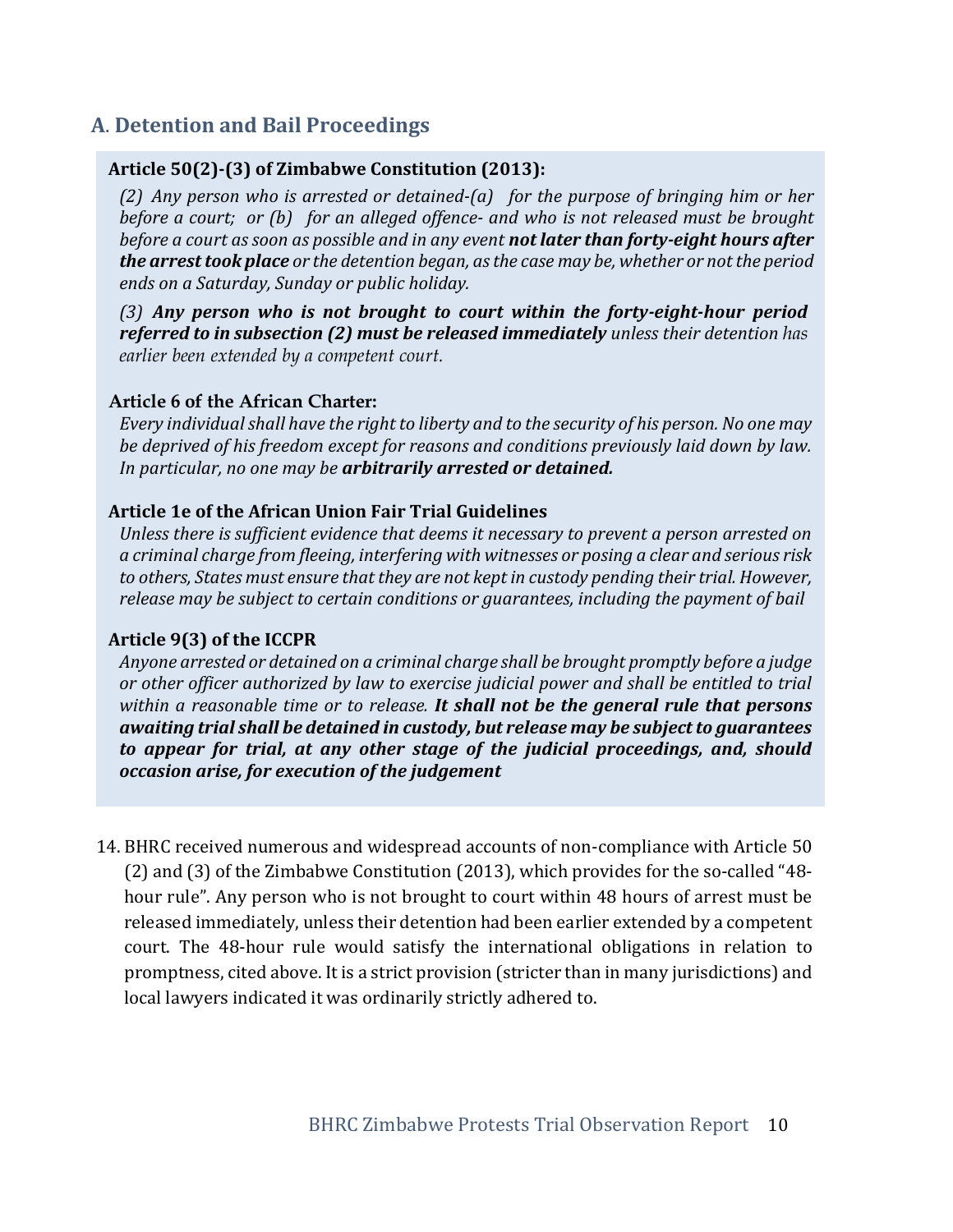- 15. However, in the period which followed the unrest, BHRC was informed that numerous magistrates in different courts, unusually, did not strictly enforce the rule. Moreover, in the Press at the time of Mr Ivers QC's visit there was an article referring to comments by a High Court Judge, Justice Mabhikwa from Bulawayo, 'lamenting' the misinterpretation of 'over-detention' and effectively stating that Article 50 should not be strictly adhered to; the report suggests that magistrates should consider the 'gravity of the charge' and the 'effort put in by the police in bringing the suspect to court' and stated that even if a defendant is over-detained, it is simply a 'civil matter'.<sup>8</sup> Such comments from a senior Judicial source and its timing tends to support what local lawyers had indicated concerning the undermining of Article 50 (3).
- 16. The widely held belief among many in the criminal justice system in Zimbabwe is that these approaches to bail were so unusual, so widespread and so uniform that it is hard not to conclude that magistrates were responding to some central directive to affect a blanket denial of bail. Apparently nearly all of cases following offences concerning the unrest were denied bail. A figure far away from what would ordinarily be the case for similar offences; particularly those defendants of previous good character (as, I understand, many of the arrested people were).
- 17. During its observations, BHRC witnessed a trial of one defendant who had twice surrendered on a summons to court voluntarily but was nevertheless denied bail (clearly the bail matters had been dealt with prior to the observations - some two weeks following their initial arrest). BHRC received reports of others who, on hearing they were wanted had sought out the police, yet were similarly denied bail when they had surrendered. Again, whilst there may well be cases ordinarily where those who surrender will be denied bail the picture that built up was of many unusual decisions of this nature.
- 18. During BHRC observations, defendants were continuing to be denied bail as the proceedings went forward. In each of the cases observed, the vast majority of those facing trials in cases relating to the unrest were remanded in custody. The exception was a single juvenile in a multi-handed case with 60 other defendants at Rotten Row magistrates court in central Harare9. All of the adult defendants, whatever their alleged

 $\overline{a}$ 

<sup>8</sup> <https://www.herald.co.zw/high-court-clarifies-over-detention-clause/>

<sup>9</sup> Vhurandi and others charged with Public violence contrary to Section 36(1)(a) as read with ss (3) (a) of the Criminal Law (codification and Reform) Act Chapter 9:23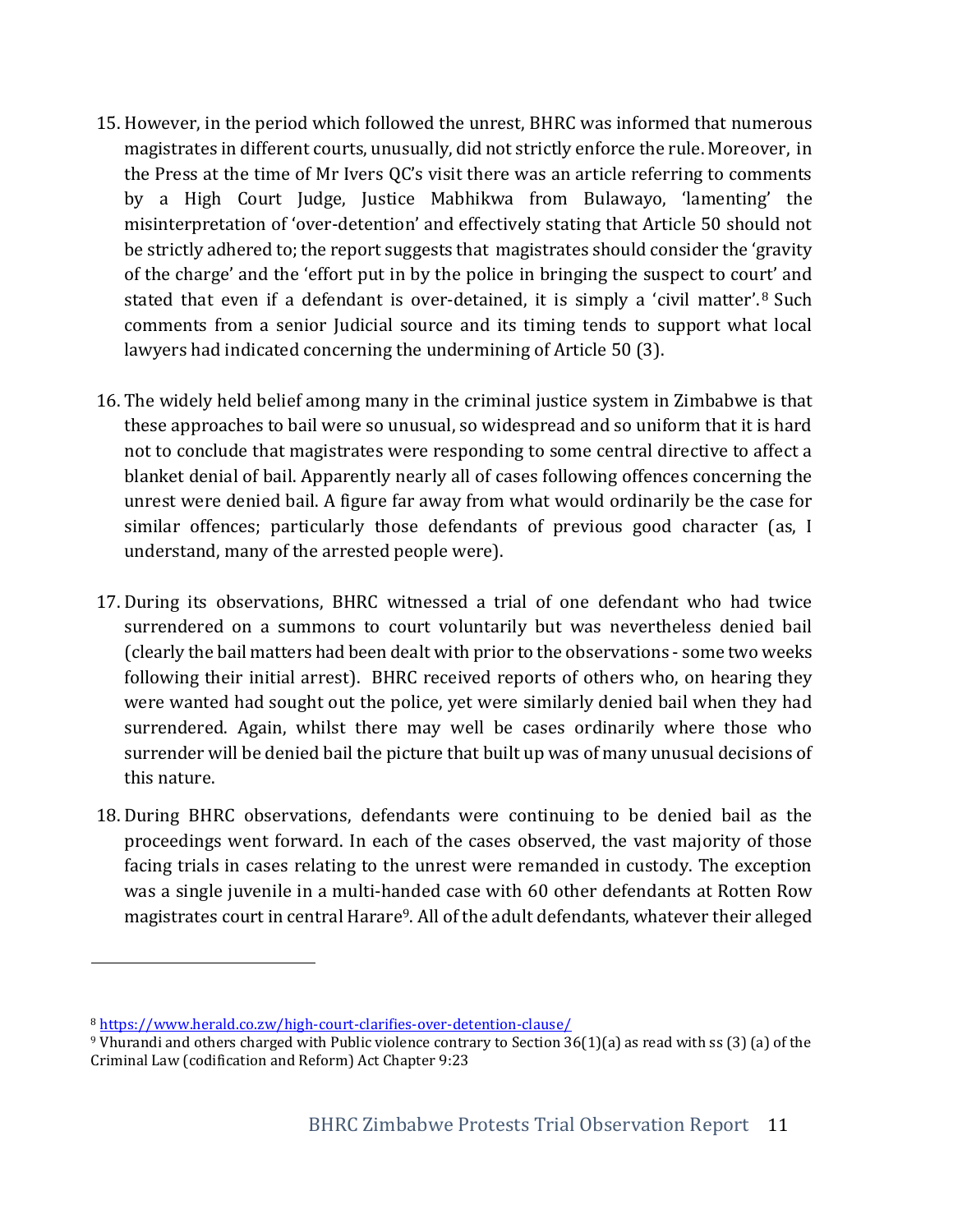role, large or small, were remanded in custody. Detention awaiting trial should be the exception rather than the rule.<sup>10</sup>

19. Thus if, as appears to be the case, there is an ongoing virtually uniform bar on bail this would not only be in breach of the domestic constitution but also not compliant with international obligations providing a right to bail in most cases and it would at least arguably prima facie amount to 'arbitrary detention.'

l

<sup>10</sup> See Article 70 of the Zimbabwe Constitution (2013)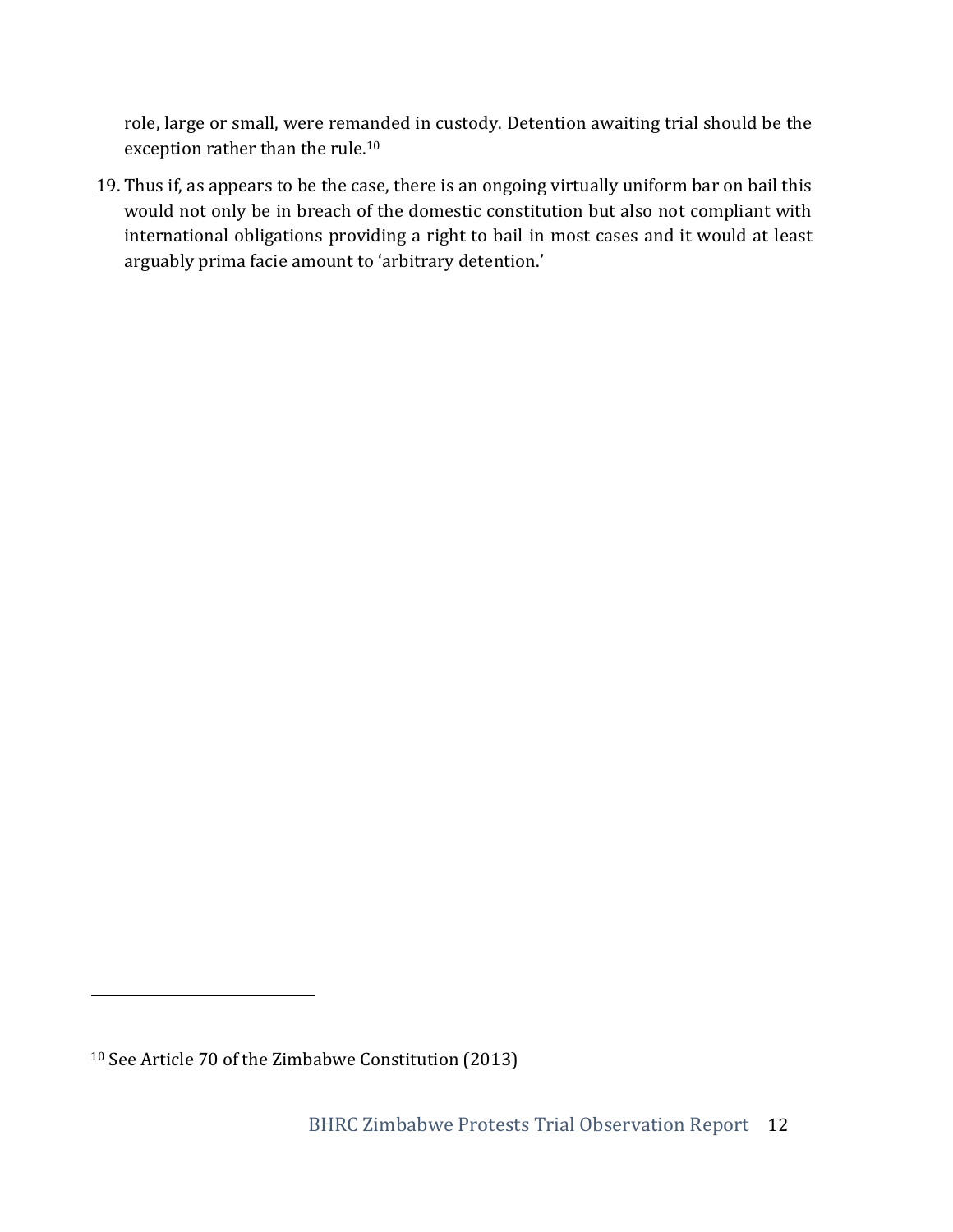## <span id="page-12-0"></span>**B. Right to Legal Representation and Adequate Time to Prepare a Defence**

#### **Article 70 of the Zimbabwe Constitution (2013)**

*(1) Any person accused of an offence has the following rights—*

*(a) to be presumed innocent until proved guilty;*

*(b) to be informed promptly of the charge, in sufficient detail to enable them to answer it;*

*(c) to be given adequate time and facilities to prepare a defence;*

*(d) to choose a legal practitioner and, at their own expense, to be represented by that legal practitioner;*

*(e) to be represented by a legal practitioner assigned by the State and at State expense, if substantial injustice would otherwise result;*

- *(f) to be informed promptly of the rights conferred by paragraphs (d) and (e);*
- *(g) to be present when being tried;*
- *(h) to adduce and challenge evidence;*

#### *Chapter A, Article 2 of African Union Fair Trial Guidelines.*

*(e) adequate opportunity to prepare a case, present arguments and evidence and to challenge or respond to opposing arguments or evidence;* 

*(f) an entitlement to consult and be represented by a legal representative or other qualified persons chosen by the party at all stages of the proceedings;*

#### **Article 14 (3) of the ICCPR**

*In the determination of any criminal charge against him, everyone shall be entitled to the following minimum guarantees, in full equality: (a) To be informed promptly and in detail in a language which he understands of the nature and cause of the charge against him; (b) To have adequate time and facilities for the preparation of his defence and to communicate with counsel of his own choosing*

20. BHRC received anecdotal reports that in the early stages of proceedings, questions were unusually being asked of defence lawyers by magistrates about their practicing certificates and complaints made as to their issuance. Again, the chief concern was how different courts, in different places, seemed to have been taking the same novel approach. Such interference in the right to be represented by a lawyer would amount to a violation of Article 70(1)(d)(ante) and in serious cases, and many of the cases were serious, 70(1) (e)(ante).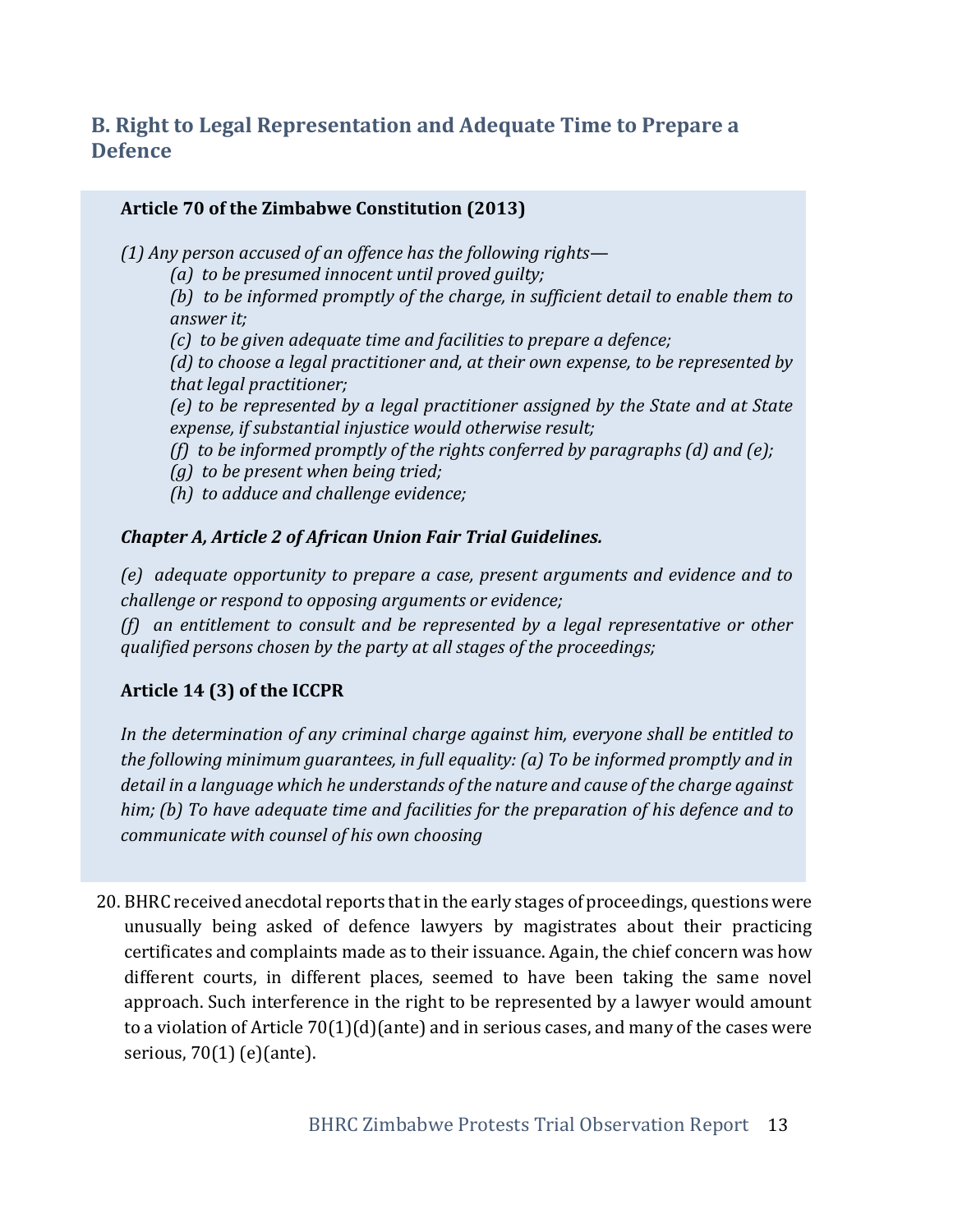- 21. From numerous defence lawyers and those in civil society, BHRC received reports that trials were being rushed in the initial stages on the stated basis that it is in the interests of justice that matters proceed quickly. Whilst it is correct to say that trials should proceed as quickly as possible, this must not be at the expense of having adequate time and facilities to prepare a defence (protected in Article 70  $(1)$  (c)) and to know sufficient detail about the case against them  $(A$ rticle  $70(1)(b)$ ). Once again, this practice was so uniform and widespread there is a widely held and realistic belief by a large section of the legal community in Zimbabwe that there had been a policy to do so, whatever the circumstances.
- 22. It is worth setting out the facts of the 61 defendant case mentioned above which perhaps illustrates the pressures involved. The nature of the allegations was that the group had barricaded Chiremba Road, which leads from Ebsworth in the Central Business District of Harare, with stones and burning tyres. They then were alleged to have proceeded to ZRP Epsworth Police station, pulling down a police signpost on the way, and throwing stones and other missiles at motor vehicles, disturbing the free movement of traffic. When they reached the police station, they were alleged to have attacked it, pulling down the police perimeter security fence. They allegedly went on to attack the police station through the indiscriminate throwing of stones and other missiles. There were alleged threats to burn down the police station. The police called assistance from the Police Reaction Group and arrests took place of people 'positively identified by witnesses during the commission of the offence.' Many arrests took place of those in the vicinity of the scene. <sup>11</sup>
- 23. The defendants were arrested on 14 January 2019, their first appearance was on 16 January 2019, and the trial began on 22 January 2019. There were approximately five defence lawyers. They were told to visit their clients over the weekend of 18 January 2019 to be ready to proceed on the Monday following. Their clients were all in custody. Whilst legal visits can be obtained at prisons at the weekend, it is wholly unrealistic to expect even cases with far fewer defendants to be ready in such a timescale. Here, there was the additional factor of multiple accused. It is difficult to see how it would be possible to deal with the sorts of issues raised in a large public order trial in this period of time. Moreover, it's difficult to envisage that the prosecution could properly review its case and meet its disclosure obligations in the time available. There were

l

<sup>11</sup> See Summary of charges – Appendix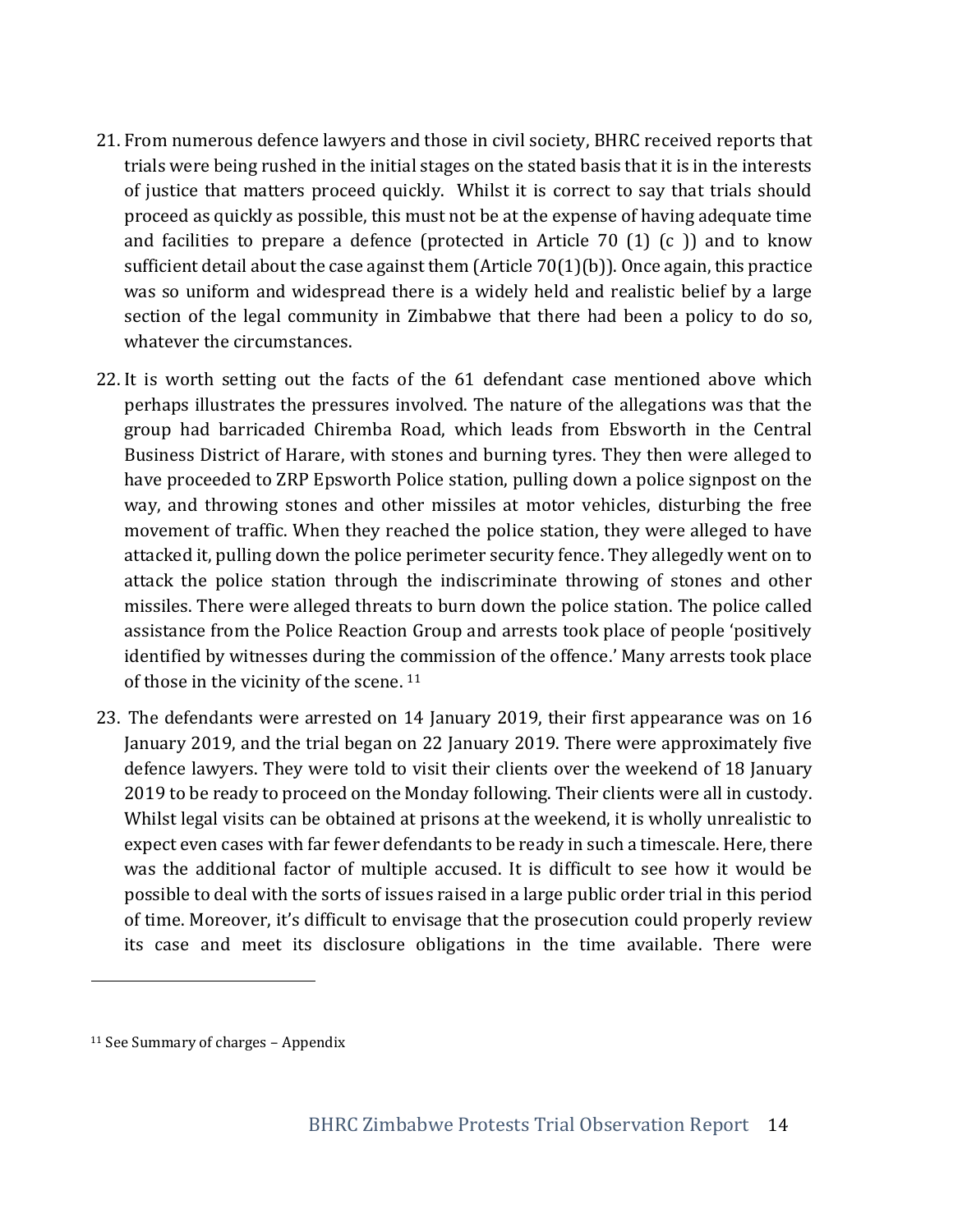widespread complaints in many courts of inadequate service or indeed no service of the prosecution case at all. The two observers from the ABA saw a case with witness statements from key prosecution witnesses simply taken at court just prior to going into court. BHRC's observer saw haphazard and, it is suggested, dangerous dock identification procedures, which ran the risk of grave unfairness if the court is persuaded to accept them. These matters again appear, on the face of it, to breach both the domestic and international obligations in terms of fair trial norms. The size of the trial appeared wholly unmanageable. The magistrate was assiduous in taking notes and rarely interrupted defence counsel and when he did, never inappropriately, and on the face of it was attempting to manage this large trial. However, the court room itself was ill- equipped to deal with it, being too small for such a large number of defendants and consequent interest from family members and interested parties. 12

24. The facts of the case reveal two countervailing pressures. On the basis of such serious violence, including an alleged attack upon a police station, there is an urgent need to apprehend those responsible and restore order. The other side of that coin is that in making the police presence felt, with arrests taking place quickly, there is an obvious risk of some innocent people being caught up in the events and arrested. This is particularly so when the police are under pressure. Moreover, it was clear that the army had attended at the scene. Their main role will have been to quell violence rather than make decisions about arrests on the same basis that the police are trained to do. The nature of this case, and its sheer size is such that one would expect some time to be taken before a trial, preparing the evidence, conducting fair identification procedures and obtaining evidence to be served on the defence. This did not appear realistically possible in the time available, and this was illustrated in terms of a reversion to dock identification and the provision and service of statements on the hoof. Of course, if the prosecution doesn't have an opportunity to properly prepare a case this can accrue advantage to the defence. The effects in practice of such apparent procedural flaws depend, at least initially, on individual decisions by magistrates. <sup>13</sup>

 $\overline{a}$ 

<sup>&</sup>lt;sup>13</sup> Since drafting and prior to publication BHRC received an update from the ICJ on the  $15<sup>th</sup>$  February 2019 that 52 of the 59 defendants then left had been acquitted that day by the Magistrate on dismissal applications at the close of the prosecution case.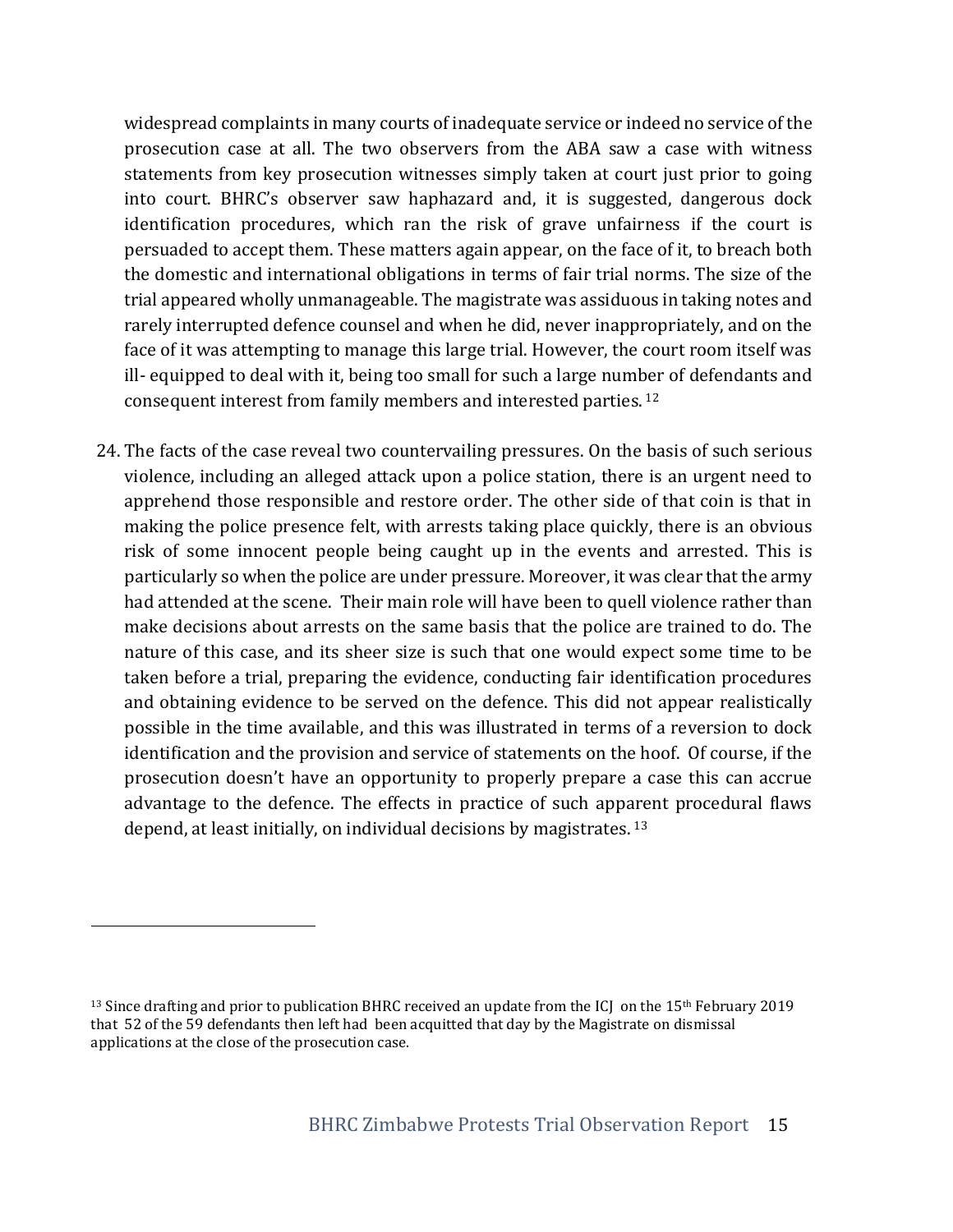- 25. Whilst in a period of widespread unrest there might be pressure to send a message out quickly, this cannot be at the expense of fair trial norms. Arguably the need to adhere to the principles is never greater than at such times and with such pressures on the police and other parties.
- 26. It is fair to add that the trials observed had defendants with competent legal representation, interpreters, and magistrates who were conspicuously allowing challenging cross-examination of prosecution evidence to take place. But allowing for some searching cross-examination cannot remedy faults in knowing the case to meet or be a substitute for even more searching questioning, were the lawyer to be given sufficient time with their clients or with the prosecution papers. Allowing, without interference, such questioning as can be done to take place cannot realistically ameliorate the systemic failures at the initial stages of the proceedings.
- 27. So concerned were many lawyers in Zimbabwe that they demonstrated in Harare on Tuesday the 29 January 2019 and petitioned the Constitutional Court demanding restoration of justice and an end to apparent political and military interference in the criminal justice system. The fact of such a large demonstration by a large cross-section of lawyers speaks volumes. Again, BHRC was informed that this demonstration had an impact in the ongoing proceedings and was welcomed, albeit discreetly, by many prosecutors and magistrates. The underlying petition however was flatly rejected by the Chief Justice, Luke Malaba, who strongly rejected any suggestion that the judiciary had been 'captured' and urged those with complaints about any individual decision to take a route of appeal provided for under the law rather than extra judicial petitions.  $^{14}$
- 28. BHRC observed a trial in Mbele on the outskirts of Harare where the magistrate dismissed charges against one defendant at the end of the prosecution case where there had been absolutely no identification evidence. Indeed, the witnesses who attended made clear they didn't recognise the defendant. Though superficially an example of a trial process working, the fact remains that it is difficult to see why the defendant had been prosecuted at all in these circumstances. Indeed, the magistrate carefully and wisely pointed out that such prosecutions can give rise to an impression of 'persecution' by the police when he made his ruling.

 $\overline{a}$ 

<sup>14</sup> See https://www.herald.co.zw/chief-justice-slaps-down-capture-claims/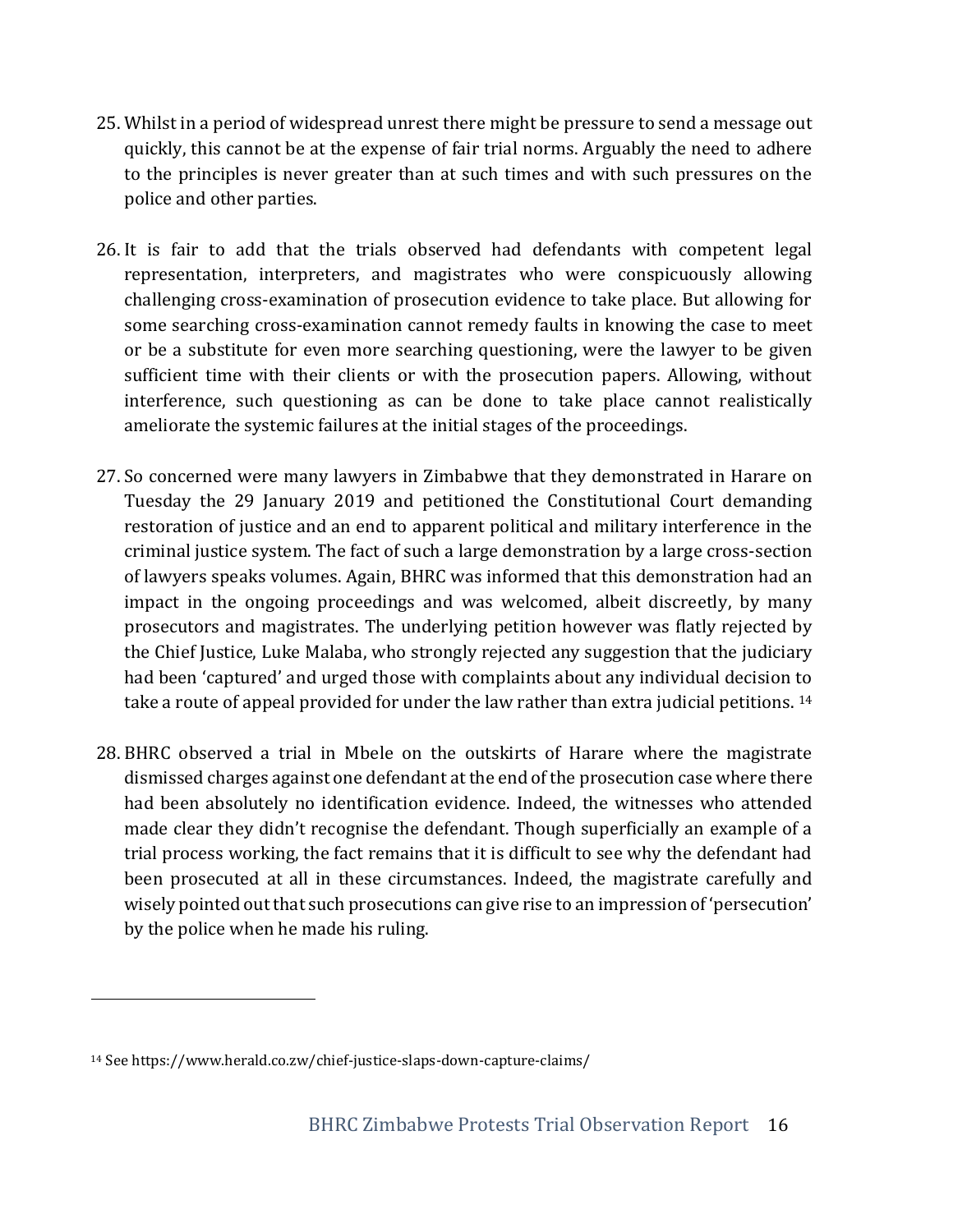29. There is of course an interplay here. It is easier to prepare a case where a defendant is not in custody; issues around disclosure of a case are less likely if a reasonable time is given to the prosecution to undertake their obligations and the defence then respond. It is in nobody's interests to rush trials and obtain unsafe convictions (or inappropriate acquittals for that matter - due to prosecution failures), which in the instance of the convictions, will need to be reviewed by the High Court who may well quash them (indeed BHRC heard considerable confidence from lawyers that they would). However, this will take some time, and meanwhile hundreds of people are possibly subject to wrongful conviction and a deprivation of their liberty. Whilst a calculation may have taken place of stopping the unrest by temporarily throwing away the rule book without declaring an emergency, the legacy may be an undermining of confidence in the Justice System in terms of how robust it is in meeting challenges.

### <span id="page-16-0"></span>**C**. **Juveniles**

### **Article 81(1) of the Zimbabwe Constitution 2013**

*Every child, that is to say every boy and girl under the age of eighteen years, has the right--*

*(i) not to be detained except as a measure of last resort and, if detained—*

*(i) to be detained for the shortest appropriate period;*

*(ii) to be kept separately from detained persons over the age of eighteen years; and*

*(iii) to be treated in a manner, and kept in conditions, that take account of the child's age*.

### **AU Fair Trial Guideline**

*'States shall establish laws and procedures which set a minimum age below which children*  will be presumed not to have the capacity to infringe the criminal law. The age of criminal *responsibility should not be fixed below 15 years of age. No child below the age of 15 shall be arrested or detained on allegations of having committed a crime*.' 1

30. As stated above the large, originally 61 handed public order trial, had a Juvenile defendant, a girl aged 16, facing trial with the adults. BHRC received information from credible sources that children as young as 12 had been tried with adults in other courts. Normally youths face trial at a special Youth Court. Indeed, there was a youth court visible (and not being used) at Rotten Row Magistrates Courts. BHRC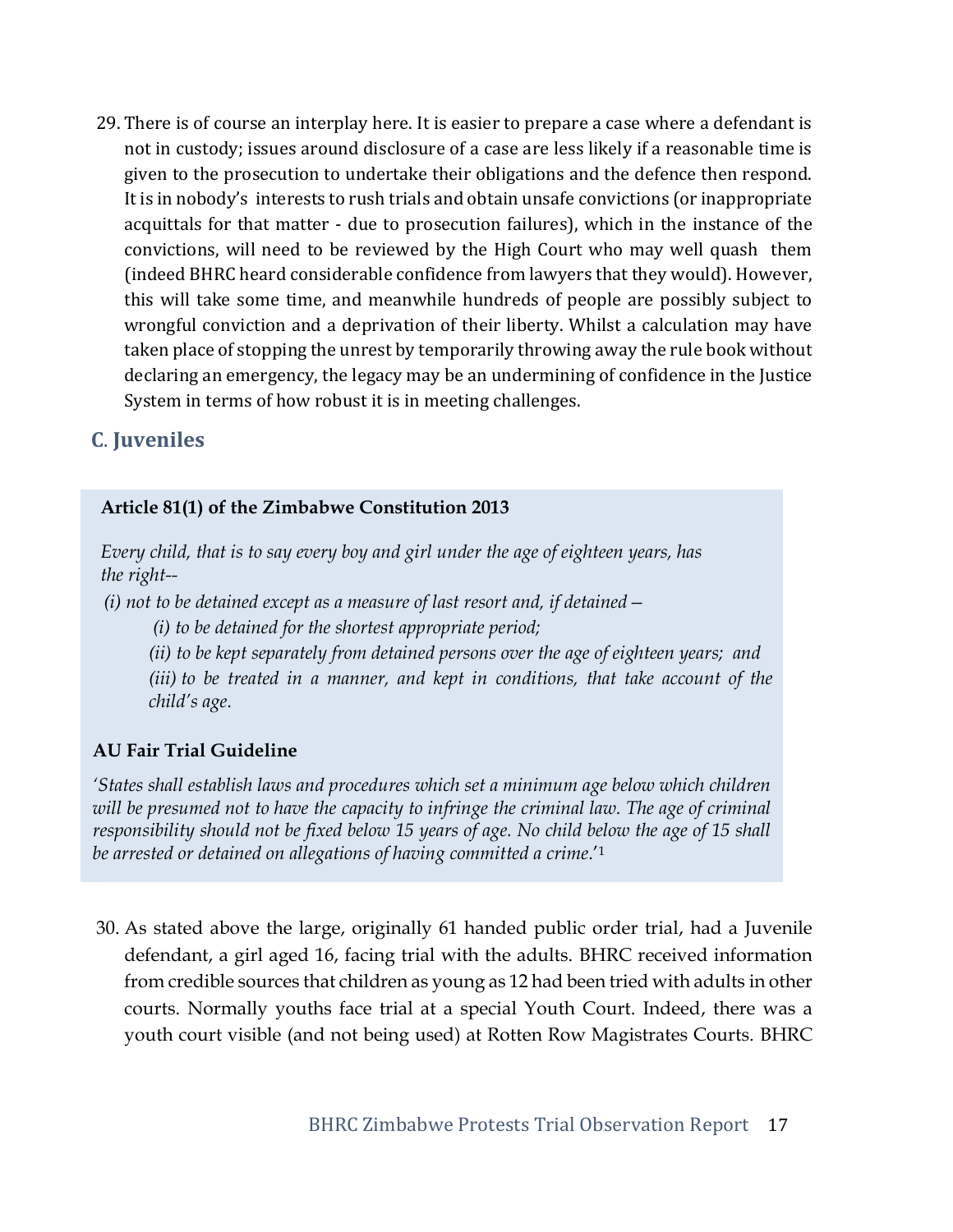was informed that in a large number of unrest cases, the normal position of trying juveniles separately had been abandoned. The girl in this court sat with other adult defendants in the dock, (albeit with her grandmother) and had initially been detained in an adult prison for 48 hours, in apparent breach of Article 81 of the constitution (ante) and the various international obligations.

31. BHRC spoke to a large number of persons from different parts of the criminal justice system. Although those matters which concerned the initial period are clearly based on hearsay, several factors give weight to the allegations as outlined above and thereby make them more credible. Moreover, the trials witnessed, still dealing with the effects of the earlier decisions, confirmed those findings as well as illustrating the ongoing problems.

## <span id="page-17-0"></span>Conclusions & Recommendations

32. The main concern is not simply the individual instances of apparent alleged human rights violations in terms of the criminal process but a wider systemic breakdown, at least temporarily, in the rule of law and powerful inferential evidence pointing to some central organisation, which would strike at the heart of the integrity of the Criminal Justice System (as indeed the Chief Justice acknowledged it would <sup>15</sup> ). After the observation, Chief Justice Luke Malaba made public comments supporting the role of lawyers, including from the Zimbabwe Lawyers for Human Rights (ZLHR), in attempting to cope with such a large volume of cases in the circumstances and do their job representing clients.<sup>16</sup> This was welcome, particularly since it contrasts with some implied and direct criticism of such lawyers in state sympathetic media over the previous two weeks and the senior judicial criticism of the strict adherence to the 48 hour limit on police detention under Section 50(3) of the Zimbabwe constitution as set out above<sup>17</sup>. BHRC would suggest that there is an investigation into the widely held belief that pressure, perhaps political in its genesis, was applied to Magistrates in the immediate aftermath of the unrest to weaken the protections afforded in the Constitution and mirroring international obligations.

 $\overline{a}$ 

<sup>15</sup> See<https://www.herald.co.zw/chief-justice-slaps-down-capture-claims/>

<sup>16</sup> See https://www.newzimbabwe.com/malaba-praises-zlhr-for-defending-over-1000-violence-suspects/

<sup>17</sup> See<https://www.herald.co.zw/high-court-clarifies-over-detention-clause/> -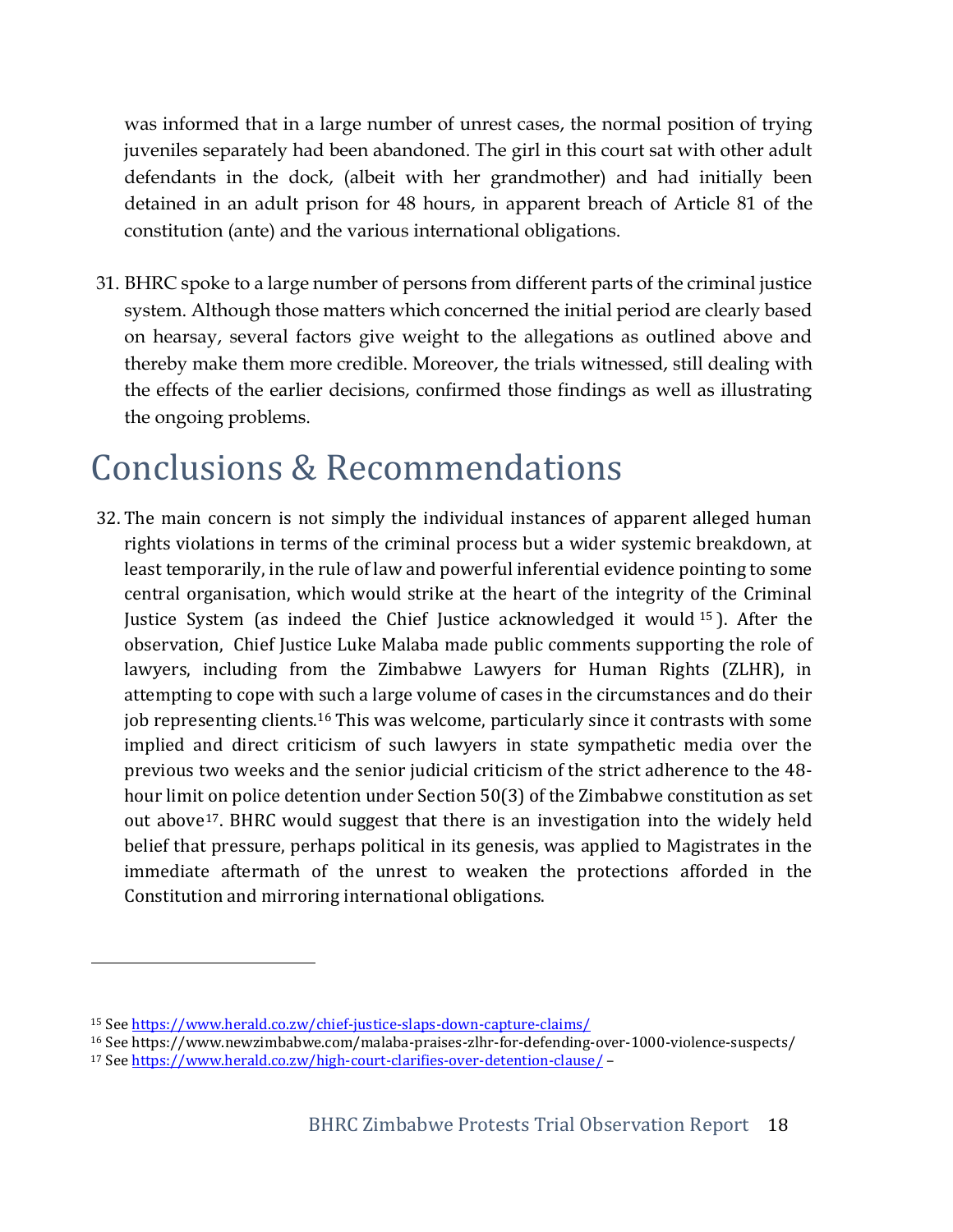33. The High Court in Zimbabwe also, need to urgently review some of the procedurally problematic convictions which have already taken place and thereby positively influence many of the ongoing cases where systemic problems, at the outset, are continuing to have an effect on the fairness of the proceedings.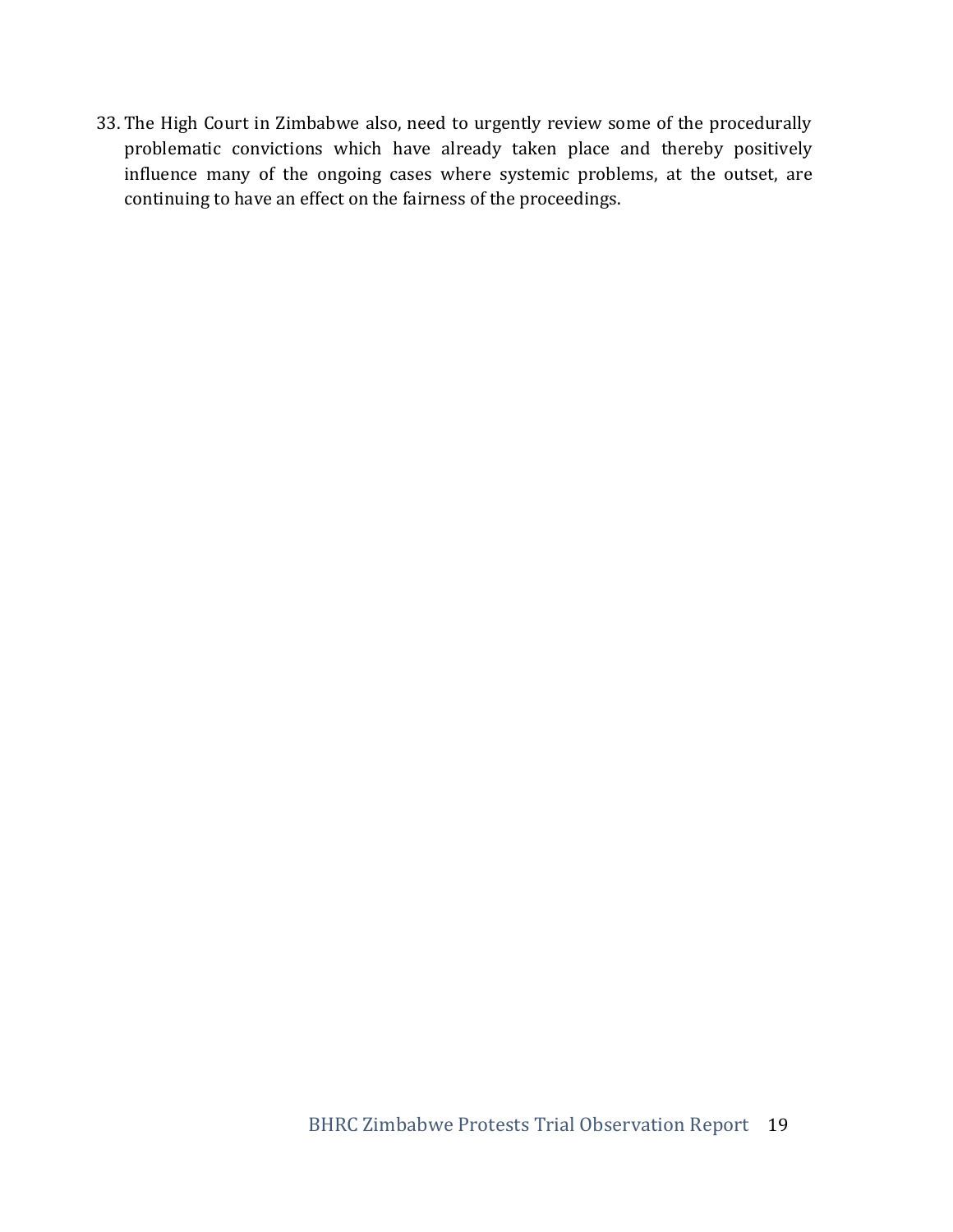## <span id="page-19-0"></span>ANNEX: Relevant Provisions of the Zimbabwe Constitution

## <span id="page-19-1"></span>**ARTICLE 50 Rights of arrested and detained persons**

*(1) Any person who is arrested—*

- *(a) must be informed at the time of arrest of the reason for the arrest;*
- *(b) must be permitted, without delay—*
	- *(i) at the expense of the State, to contact their spouse or partner, or a relative or legal practitioner, or anyone else of their choice; and*
	- *(ii) at their own expense, to consult in private with a legal practitioner and a medical practitioner of their choice;*

*and must be informed of this right promptly;*

- *(c) must be treated humanely and with respect for their inherent dignity;*
- *(d) must be released unconditionally or on reasonable conditions, pending a charge or trial, unless there are compelling reasons justifying their continued detention; and*
- *(e) must be permitted to challenge the lawfulness of the arrest in person before a court and must be released promptly if the arrest is unlawful.*
- *(2) Any person who is arrested or detained—*
	- *(a) for the purpose of bringing him or her before a court; or*
	- *(b) for an alleged offence;*

*and who is not released must be brought before a court as soon as possible and in any event not later than forty-eight hours after the arrest took place or the detention began, as the case may be, whether or not the period ends on a Saturday, Sunday or public holiday.*

*(3) Any person who is not brought to court within the forty-eight-hour period referred to in subsection (2) must be released immediately unless their detention has earlier been extended by a competent court.*

*(4) Any person who is arrested or detained for an alleged offence has the right—*

- *(a) to remain silent;*
- *(b) to be informed promptly—*
	- *(i) of their right to remain silent; and*
	- *(ii) of the consequences of remaining silent and of not remaining silent;*
- *(c) not to be compelled to make any confession or admission; and*
- *(d) at the first court appearance after being arrested, to be charged or to be informed of the reason why their detention should continue, or to be released.*
- *(5) Any person who is detained, including a sentenced prisoner, has the right— (a) to be informed promptly of the reason for their being detained;*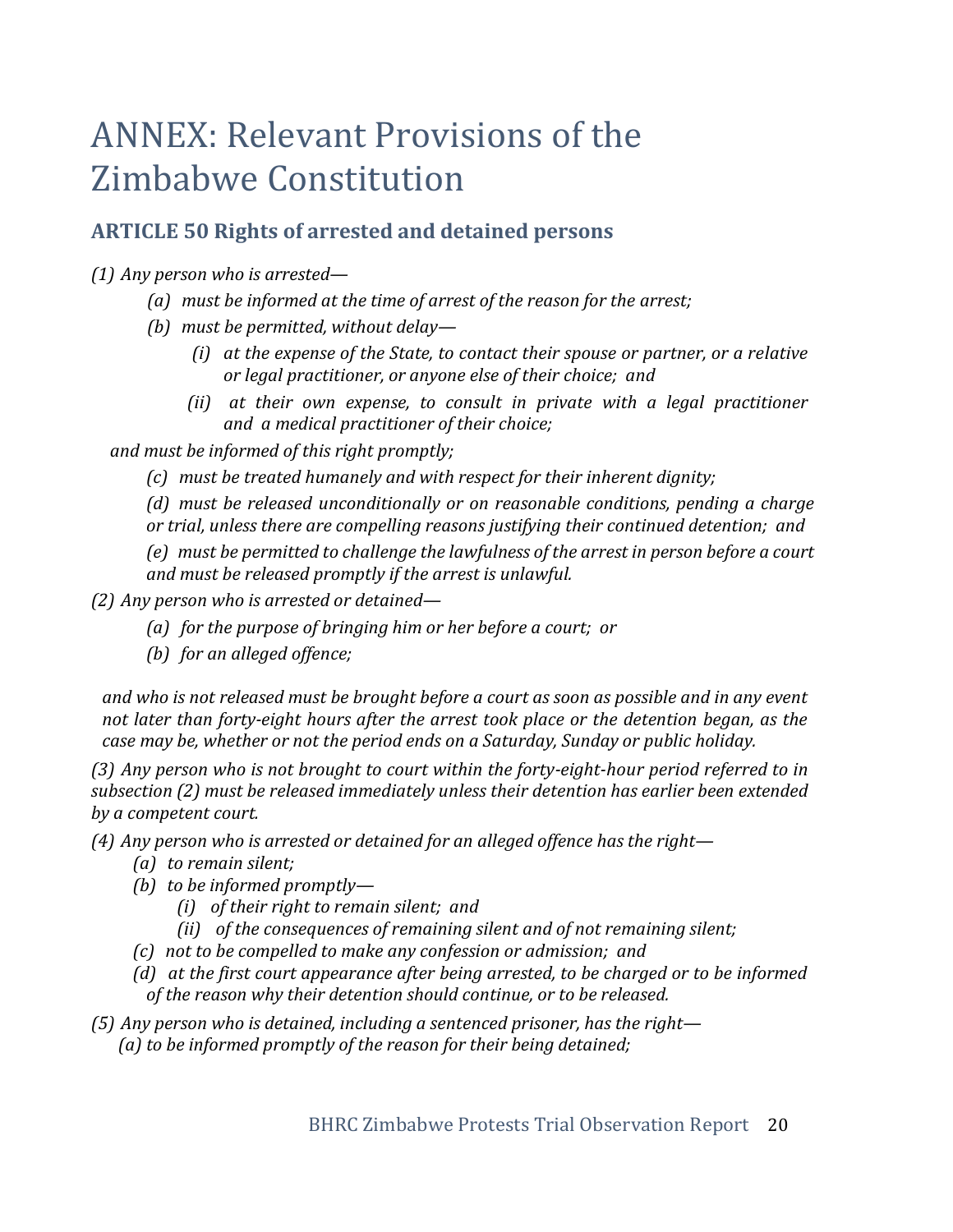- *(b) at their own expense, to consult in private with a legal practitioner of their choice, and to be informed of this right promptly;*
- *(c) to communicate with, and be visited by—*
	- *(i) a spouse or partner;*
	- *(ii) a relative;*
	- *(iii) their chosen religious counsellor;*
	- *(iv) their chosen legal practitioner;*
	- *(v) their chosen medical practitioner; and*
	- *(vi) subject to reasonable restrictions imposed for the proper administration of prisons or places of detention, anyone else of their choice;*
- *(d) to conditions of detention that are consistent with human dignity, including the opportunity for physical exercise and the provision, at State expense, of adequate accommodation, ablution facilities, personal hygiene, nutrition, appropriate reading material and medical treatment; and*
- *(e) to challenge the lawfulness of their detention in person before a court and, if the detention is unlawful, to be released promptly.*

*(6) Any person who is detained pending trial for an alleged offence and is not tried within a reasonable time must be released from detention, either unconditionally or on reasonable conditions to ensure that after being released they—*

- *(a) attend trial;*
- *(b) do not interfere with the evidence to be given at the trial; and*
- *(c) do not commit any other offence before the trial begins.*

*(7) If there are reasonable grounds to believe that a person is being detained illegally or if it is not possible to ascertain the whereabouts of a detained person, any person may approach the High Court for an order—*

- *(a) of habeas corpus, that is to say an order requiring the detained person to be released, or to be brought before the court for the lawfulness of the detention to be justified, or requiring the whereabouts of the detained person to be disclosed; or*
- *(b) declaring the detention to be illegal and ordering the detained person's prompt release;*

*and the High Court may make whatever order is appropriate in the circumstances.*

*(8) An arrest or detention which contravenes this section, or in which the conditions set out in this section are not met, is illegal.*

*(9) Any person who has been illegally arrested or detained is entitled to compensation from the person responsible for the arrest or detention, but a law may protect the following persons from liability under this section—*

- *(a) a judicial officer acting in a judicial capacity reasonably and in good faith;*
- *(b) any other public officer acting reasonably and in good faith and without culpable ignorance or negligence.*